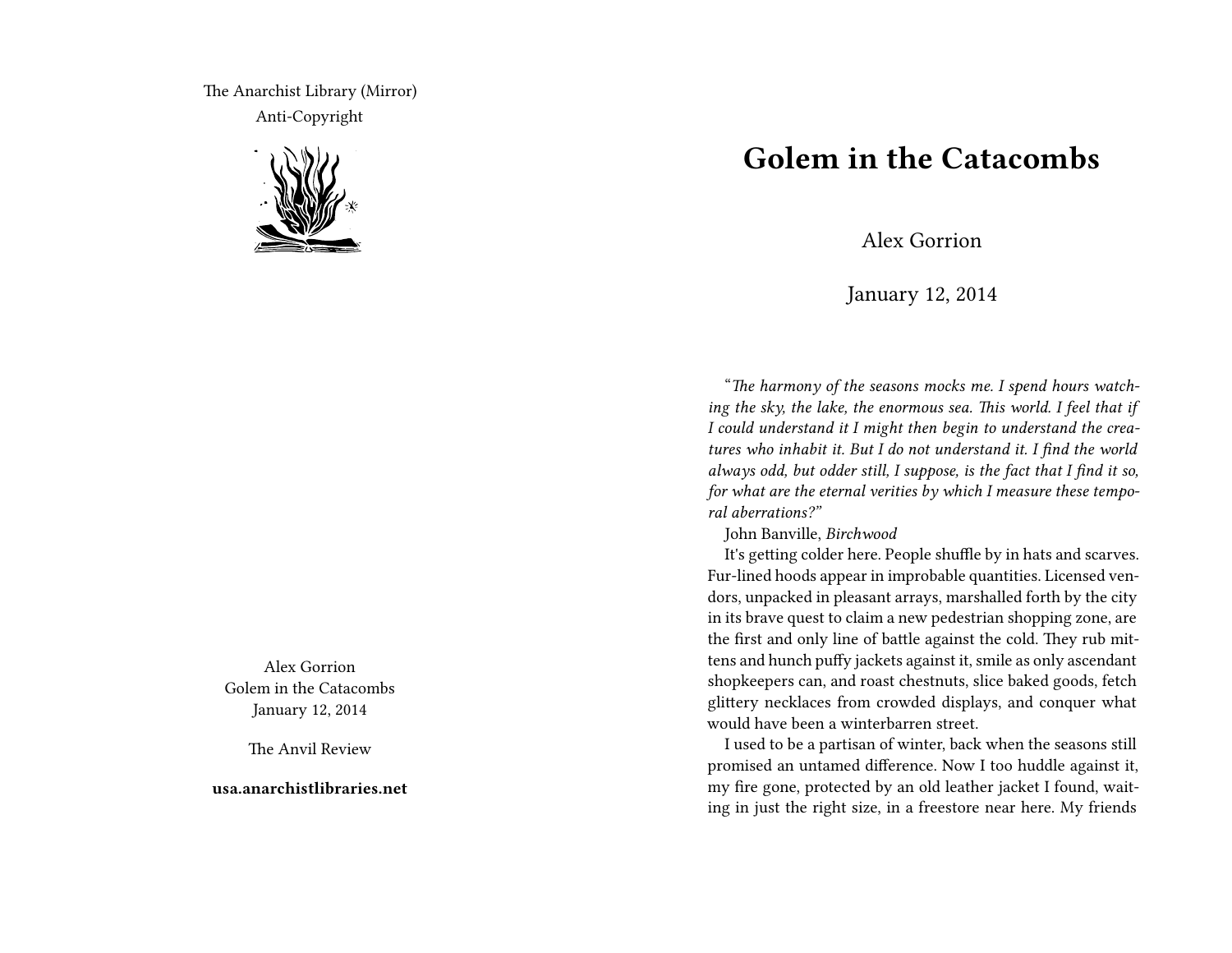made jokes about it, a throwback to the '80s, evidently. When their jokes continued from time to time, I gathered they were actually made uncomfortable by my wearing of the jacket and its extinguished aesthetic.

The commodity demands its homage, even from those who must steal it. And my friends, anticapitalists to a one, go about in those sporty jackets made from materials far more polysyllabic than leather. Again the old question. Is it better to blend in, or to signal our defiance of the national religion? For myself, I just can't turn down a jacket that still works, and my brain won't accept that the dull brown thing actually draws attention from the citizens sunk in layers of equally mundane garb, hiding away from temperatures that still have not passed freezing.

They are a frigid people, with few defenses against even a lackluster winter. Nonetheless, this year there are fewer gloves in evidence. More people are keeping their fingers free to tap on little screens, their faces awash in blue glow, as they scuttle blindly down the streets.

The new device is finally triumphing in this economically holdout nation. Could anyone ever have doubted it? What sorts of homogenization is something so flimsy as "culture" able to hold back? This is the difference between a hula hoop and an iPhone. One is a product that may catch on or not. The other is an army that must be quartered.

The entire citizenry has revealed their vapidity. They are mere bodies stripped of all their limbs and plugged into a vast matrix of domination, perpetually vacated to serve as conduit for the *flux* of power. Lost creatures who fumble around in smug devices looking for love or distraction. They are children who have never learned to read maps or ask for directions, children whose intimate haunts that were never trusted to paper have now been thoroughly mapped by the devices they carry with them. The impoverished oral culture that remains has been forced through this new apparatus. There is no more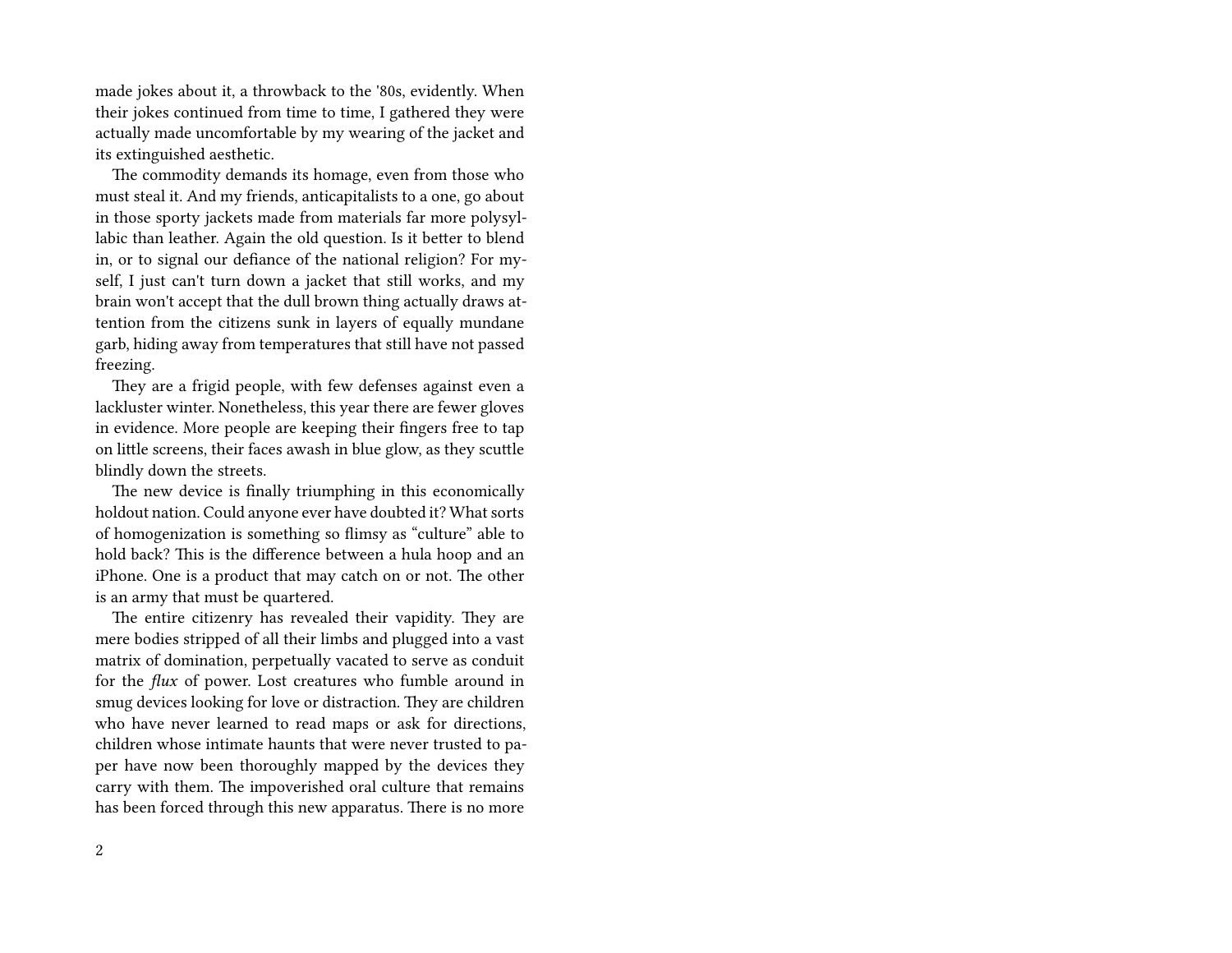face-to-face communication; all of it is legible now to the authorities.

The cellphone that shares my room sometimes like an evil stranger heralds the arrival of a new message with a cheerful arrangement of beeps. After a time I pick it up, already imagining the number of the one person I wish most to hear from. But there are only five digits on the screen. An automatic message from the phone company, wishing me a happy birthday—did I put down this day, of all days, as my birthday?—and offering me a present, a free gift, which I only have to claim by logging on to their website. I unplug the broken thing and, batteryless, it dies. Every device should be equally crippled. I turn back to the article I am writing.

In a parallel universe where justice reigns, all those cretins who claimed the internet would bring us closer together and Twitter would make the revolution are being lined up against the wall in an old park and shot. Not out of vindictiveness or vengeance. The purpose of the executions is educational.

"Don't worry," each of the condemned is told as blindfolds are affixed. "It's all okay: we'll update your Facebook."

But parallel lines never intersect, and as ours progresses, the parks and squares empty out. Only wraiths pass by, absent to themselves, linked in a psychic death pact to another wraith staring somewhere at the same glowing screen. Only a few are still resentfully here, temporarily anchored by domesticated dogs for whom no application yet exists to take on walks. But even the housepets appear more neurotic as they pull against a leash that connects only to dead weight. They stare frantically at nothing, like inmates too long interned.

I think of a resolution to make on New Years. From now on, whenever I encounter a cyborg, I will speak only to the device, the brain, and ignore the flesh-head that still pretends to be in charge. Someone should start killing cyborgs, smashing the devices and liberating the golem they hold in thrall.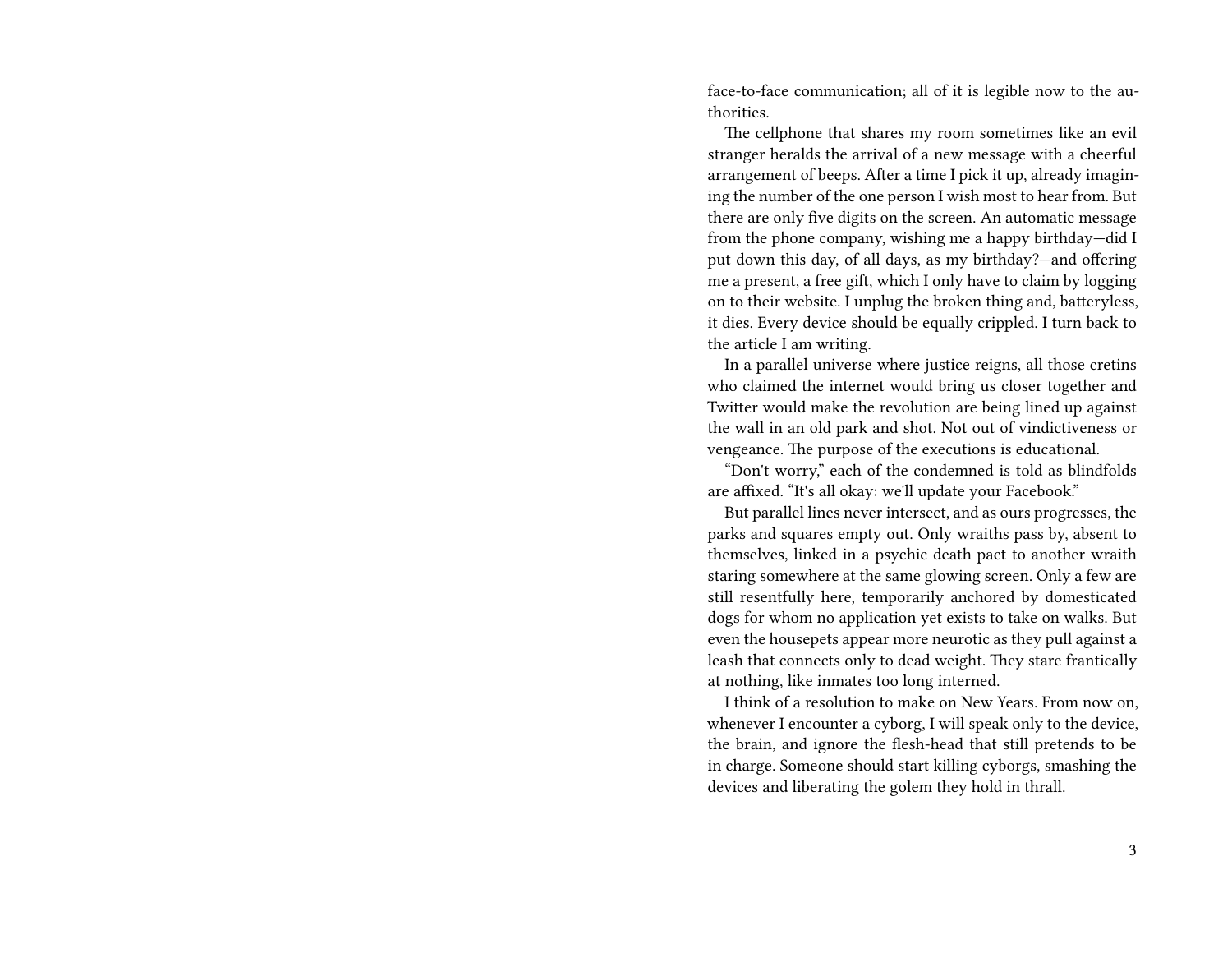A year ago a wave of graffiti appeared in a park near my house. It was the first sign of life to have appeared there in some time. The occasion, I gathered, was the premature death of a member of a circle of young people who sometimes gathered on the stairs. "Alex," the inked etchings inscribed, "We will remember you." "Alex, brother, we won't forget." "Alex, you were my first love." The wall stood almost always alone. The kids I associated with it appeared less and less often. Had I only dreamt them? The graffiti, as such, seemed like its own tribe. When the wall was washed clean, the writing appeared again, as if by magic. Now there is nothing there. I wonder if I am the only one who remembers that unknown boy. What has become of his friends?

And what superb instinct leads us to scratch away at the indelible façade of our world right at that moment when one of us snuffs out their meaningless life? As if the excess of agony standing like stale water that no apparatus yet designed can wash away pushes us Borf-like to attempt the impermissible, the inscription of our experiences in the metallic flanks of our prison. In moments like these it seems that everyone is aware that amnesia is included in the bylaws of Order; and therefore, to not forget, we must break the law. The only walls we are allowed to transform are on Facebook, mapping for the enemy.

Today, true grieving demands we resort to graffiti. In a time not far off—already arrived in some parts—it will demand terrorism.

Such a tragedy that suicide loses its enchantment with age. Precisely as we have nothing left to lose, we lose the resolve to go out with dignity in that ultimate, irrecuperable subversion. As though we were genetically programmed to weaken just in those years when we can claim empirical proof that, no, things will not get better, it seems the onset of a hormonal listlessness, the liquification of a certain moral fiber running through our core, enlists us to plod along with the whole of our society, look

4

powerful nations will not recognize, just as the privateers were legally commissioned criminals in a polyarchic global system).

The service they render is to maintain and even expand the project of social control. They are the next chapter in the dilemma of the workers who occupy their factory and keep on producing. To name a common example, they have liberated music—what could be more beautiful? But this is not a pirate cassette, taped off the radio and shared among friends on a boombox in the park. This is a digital file that will be added to an inhumanly extensive library, linked in to the web for the collection of metadata, and fed directly into the ears of the golem, who will continue to slide like oil over the surface of the muted landscape, blind and limbless, doing whatever it takes to avoid wondering how they got there.

Such music is the pinnacle of our civilization. What beautiful sounds we invent, to play while the ship sinks, the weight of its spite bringing the whole sea down with it.

A gust of tepid wind blows past me. I have finished my circle and found nothing to keep me. An alcoholic sits on a bench, howling at the empty streets. Young people drift by, ears plugged to the world, bobbing their heads to unheard tunes. A dog barks. A motorcycle idles. When someone passes close enough, I hear a faint, electric rendition of song.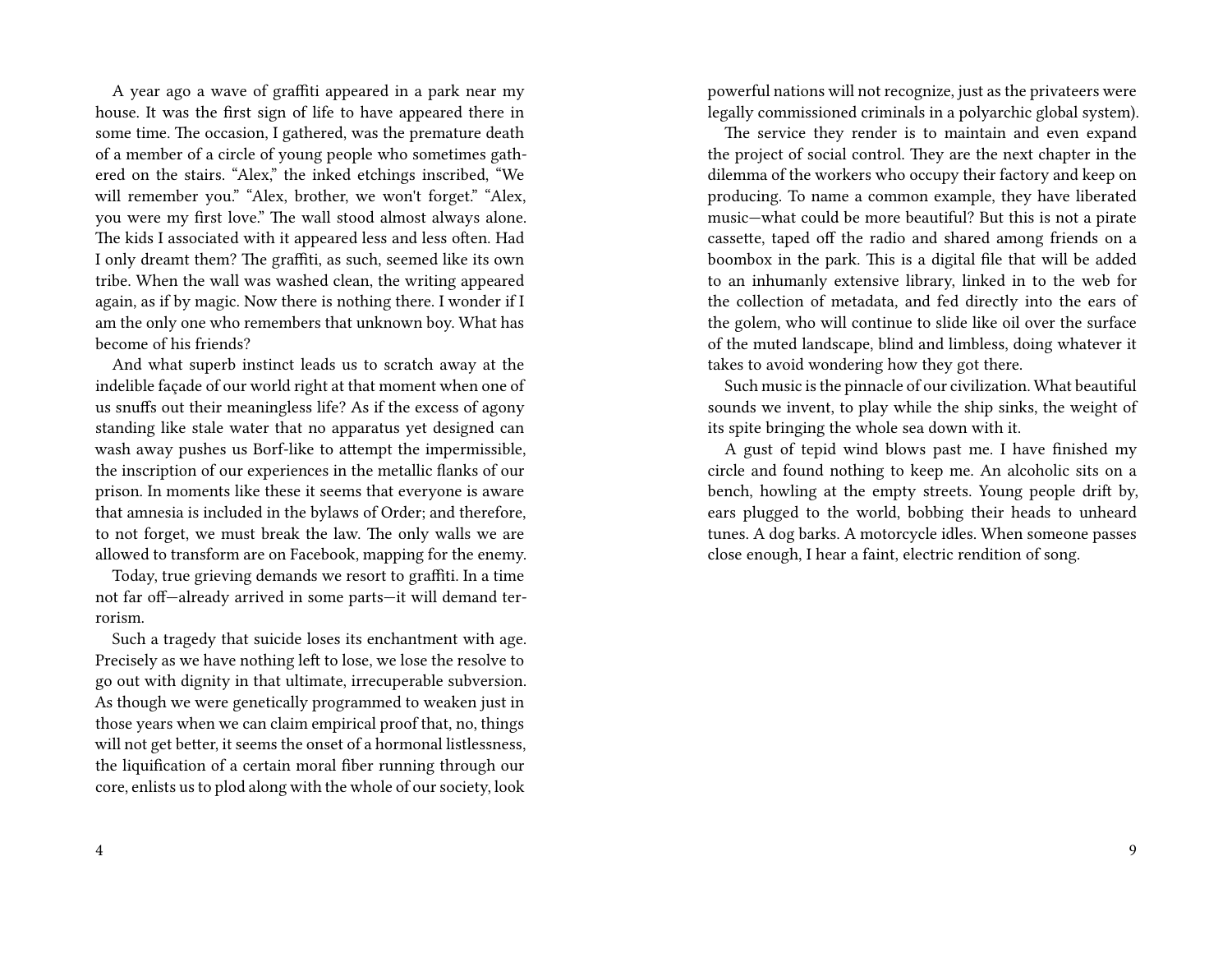Games of power-against played out at a continental scale color the early history of the State. Power-as-drug constituted an affective wage that roped people in to building State power. However, power-fiending protagonists do not always make decisions in the interests of stability or accumulation. The new apparatuses, organized on a logic of power-as-flux, mark a tighter arrangement whereby people are conduits of power and they pay to be played. They dedicate their affective energies to the improvement of their prison, independent of any wages, because to not do so would be spiritual suicide. While capitalism has always relied on unwaged labor, until now that labor has been provided by patriarchy or colonialism. In the Wikipedia age, the voluntary character of unwaged production is largely different.

The new apparatuses of social networking also begin to quantify informal power (the very informal power that has always held primary importance, even and especially in the institutions of formal power, which could not work without it) in "likes", "friends", and "followers". But this version of informal power is not the kind created by protagonists, it is the kind produced by a mill wheel set spinning by a hundred chained bodies each chasing after their own loneliness.

There are some who attempt to pirate power at the level of property, using unregulated spaces in the new apparatuses to steal and share the digital commodities that make up such a large part of the global economy. But alienation extends so far beyond property, they can only hope to be privateers. The free circulation of the product they have liberated brings no benefit to the major concentrations of capital, whose spokespersons tell of tremendous economic losses. Surely, such crimes will not go unpunished, and in the future, prevented, as the State cannot abide unregulated space. But at a level much more dear to the world-machine than that of paltry capital accumulation, these would-be pirates are doing important work, thus they are allowed a certain license (though it is a license the most

8

away or grimace as we might, but ever onwards, in furtherance of whatever harebrained course the species has set.

The political consequences of this resulting lack of elderly suicide bombers are immense. Social stability may lay thanks for its prosperity on the doorstep of that biological cowardice with which failures cling to failure and rebels, at their very best, cling to those same gestures that have long since let them down.

Even the engineers of each new apparatus are feeling lonely. How many start-up geeks marketing the latest Twitter spinoff or networking app sincerely believe that their invention might bring people closer? Convince a prisoner that freedom is made of walls, and they will build new cells all on their own. The guards have put down their guns but they can't hand out bricks fast enough. The general population scouts out the new galleries and wings. *Is this what we've been looking for?*

We often tell of Baron Hausmann of Paris, the rightwing architect who redesigned the city in time for the Commune, widening avenues and intersections, enclosing common spaces, to take the defensive advantage away from a population in revolt and allow an invading army easy access, changing the very terrain to favor a new kind of war.

We should speak more of Ildefons Cerdà, the utopian socialist architect who redesigned Barcelona in the 1860s. He sought to use architecture to bring about social justice and defuse class conflict by bringing rich and poor together in harmony. The modifications he left behind were nearly the same as those that had been imposed on Paris.

This is not new, but it is getting more common. Nowadays, hip CEOs debate whether technology will overcome alienation and powerlessness or whether it is increasingly totalitarian. One pole in this debate labors all the faster to develop new technologies, hoping to find the one that will really save us, and the other promotes conscious capitalism and donates profits to NGOs.